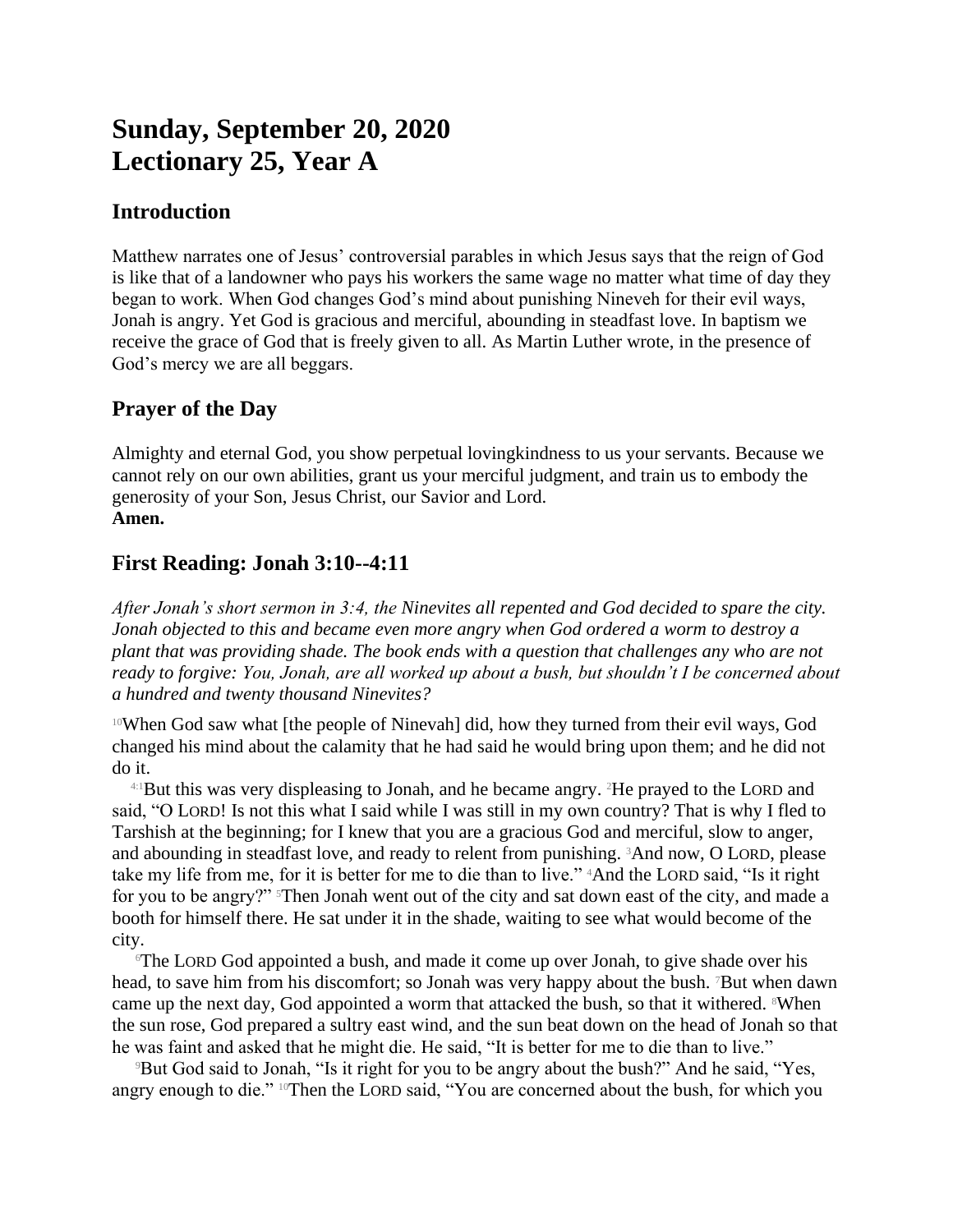did not labor and which you did not grow; it came into being in a night and perished in a night. <sup>11</sup>And should I not be concerned about Nineveh, that great city, in which there are more than a hundred and twenty thousand persons who do not know their right hand from their left, and also many animals?"

## **Psalm: Psalm 145:1-8**

*The LORD is slow to anger and abounding in steadfast love. (Ps. 145:8)*

### **Second Reading: Philippians 1:21-30**

*Paul writes to the Philippians from prison. Though he is uncertain about the outcome of his imprisonment, he is committed to the ministry of the gospel and calls on the Philippians to live lives that reflect and enhance the gospel mission.*

<sup>21</sup>For to me, living is Christ and dying is gain. <sup>22</sup>If I am to live in the flesh, that means fruitful labor for me; and I do not know which I prefer. <sup>23</sup>I am hard pressed between the two: my desire is to depart and be with Christ, for that is far better; <sup>24</sup>but to remain in the flesh is more necessary for you. 25Since I am convinced of this, I know that I will remain and continue with all of you for your progress and joy in faith, 26so that I may share abundantly in your boasting in Christ Jesus when I come to you again.

<sup>27</sup>Only, live your life in a manner worthy of the gospel of Christ, so that, whether I come and see you or am absent and hear about you, I will know that you are standing firm in one spirit, striving side by side with one mind for the faith of the gospel, <sup>28</sup> and are in no way intimidated by your opponents. For them this is evidence of their destruction, but of your salvation. And this is God's doing. 29For he has graciously granted you the privilege not only of believing in Christ, but of suffering for him as well—30since you are having the same struggle that you saw I had and now hear that I still have.

### **Gospel: Matthew 20:1-16**